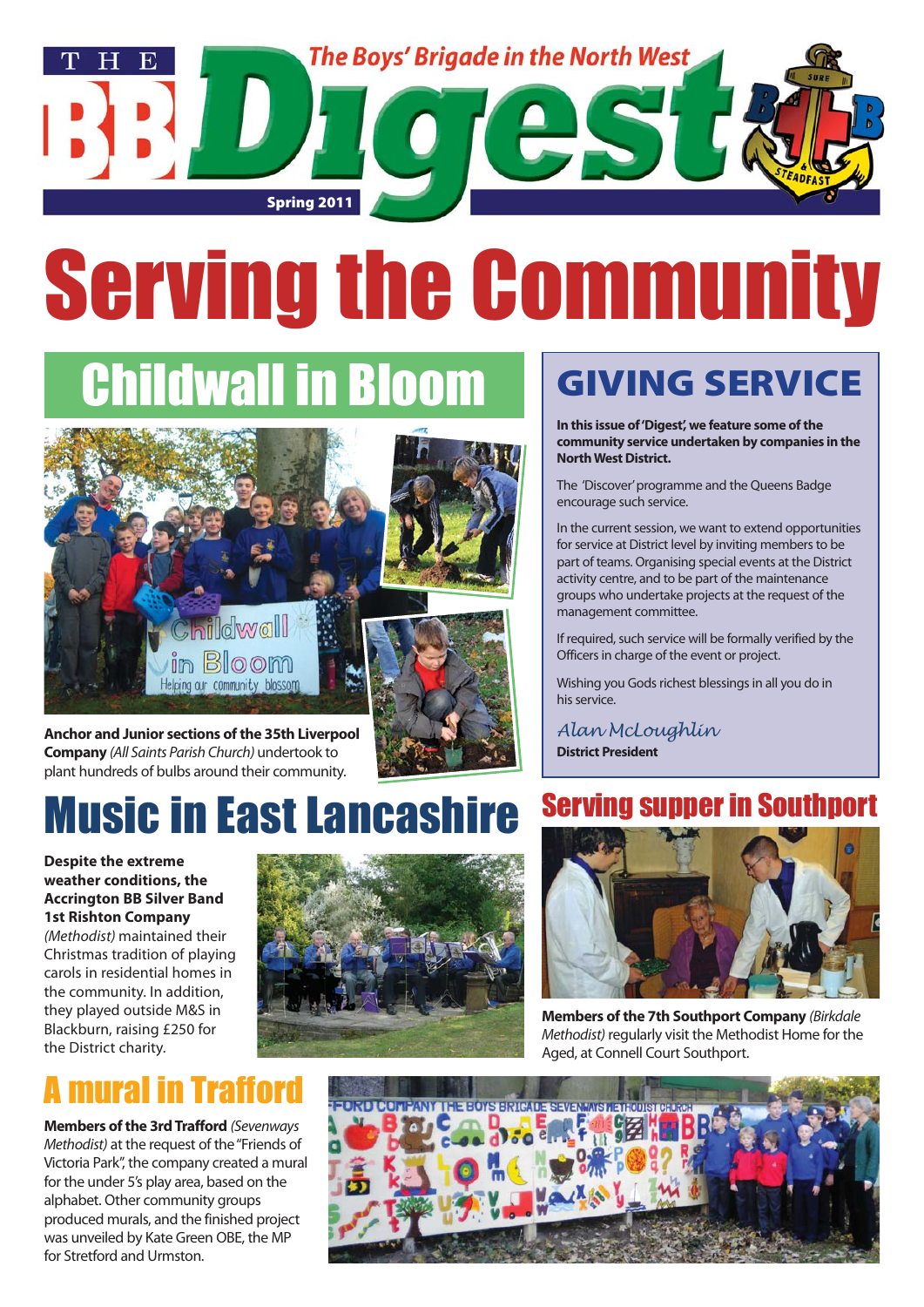## Brigade Secretary Visits Treales



The Brigade Secretary, Mr Steven Dickinson was guest of honour at the formal dinner held in connection with the Queens Badge completion course, which took place during the weekend 4th-6th February 2011. There were present some 15 candidates from 8 Companies representing 5 Battalions.



## **Christingle**



Members of the 1st Rishton (Methodist) were greatly encouraged by the support they received from parents and church members for their Christingle Service, which was held when many local events were being cancelled due to snow. The sum of £87.84 was collected on behalf of the Children's Society.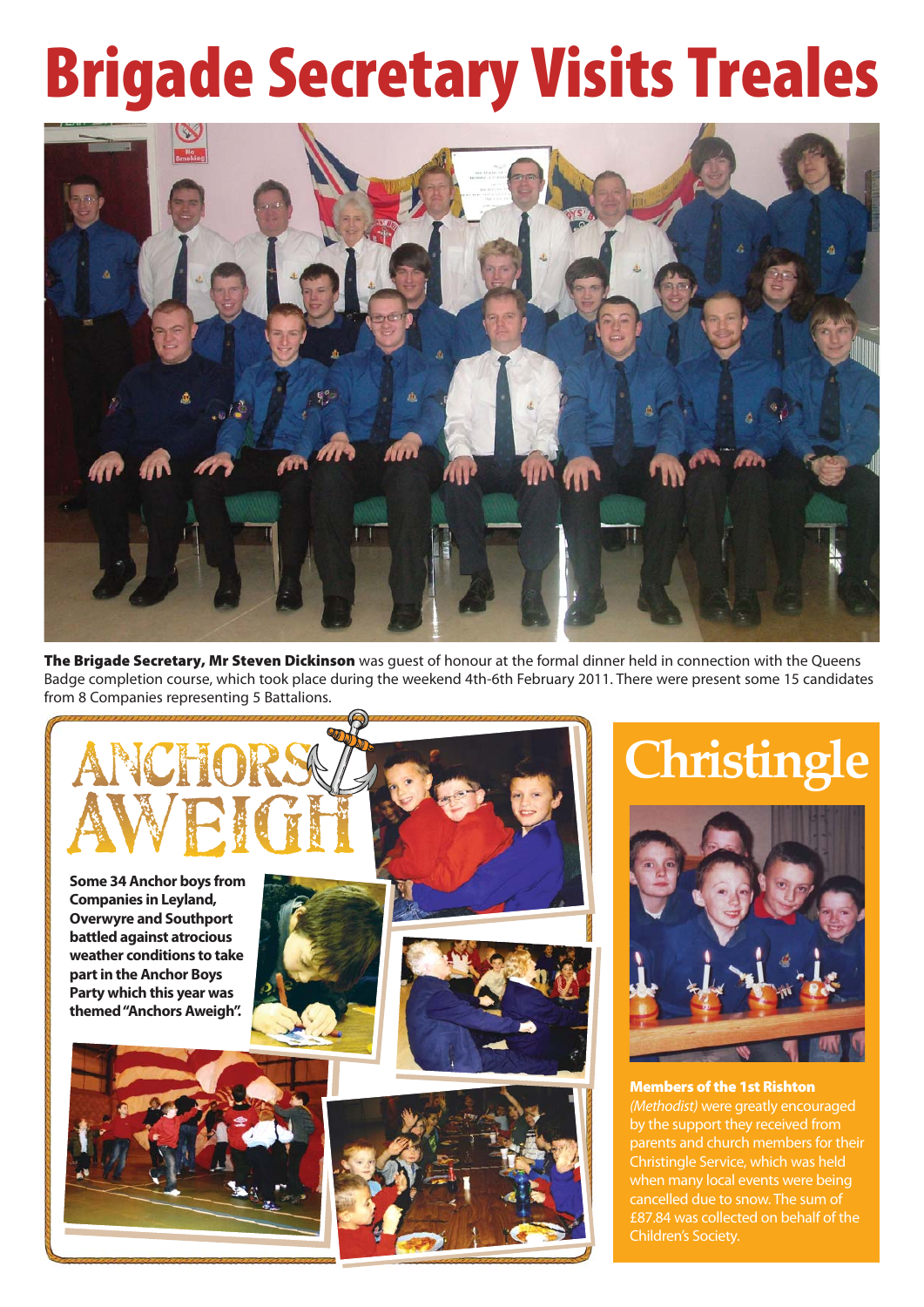# In the capital  $\blacksquare$

This year the Brigade celebrates 125 years of Camping and a special Badge is available for all those attending Camps and Residentials.

The 1st Morecambe & Heysham (Stanley Road Baptist) spent a weekend in London, hosted by Ramsden Road Baptist Church, Balham.





## NEW COMPANY

**The 3rd Burnley** (St Catharine's Parish Church) pose for the camera on their first night. The company is continuing to grow, and are looking forward to taking part in battalion events, and the dedication of the company colours.





**A total of ten teams participated in the District Ten Pin Bowling Competition held at the L.A. Bowl, Warrington, on Saturday 29th January 2011.**





**A very keenly contested competition resulted in an excitingly close final results:-**

Winners: **1st Oswaldwistle** (Rhydings Methodist) Runners up: **31st Liverpool 'A'**(Holy Trinity Parish Wavertree) Third: **1st Leyland** (Methodist) Fourth: **7th Southport 'B'**(Birkdale Methodist) Individual Award: **Graham Smith 31st Liverpool 'A'** Staff: **Mr David Foster 31st Liverpool**

## DISTRICT CHARITY APPEAL

#### **The following donations have been made:**

| <b>District Queens Badge Courses</b> | £42  |
|--------------------------------------|------|
| <b>East Lancashire Battalion</b>     | £250 |
| <b>Liverpool Battalion</b>           | £500 |
| <b>St Helens Battalion</b>           | £125 |
| <b>Total to date</b>                 | £917 |



**The Southport & District Battalion donated the offertory from their Carol Service to Barnardo's.**

## After the Lord Mayors Show

**On Saturday 12th November, the 1st/2nd Moreton BB/BB Band** will be taking part in the Lord Mayors Show at the invitation of the National Youth Marching Band Association.

On Sunday 13th November, they undertake Rememberance Sunday duties in Wallasey and Thornton Hough!!